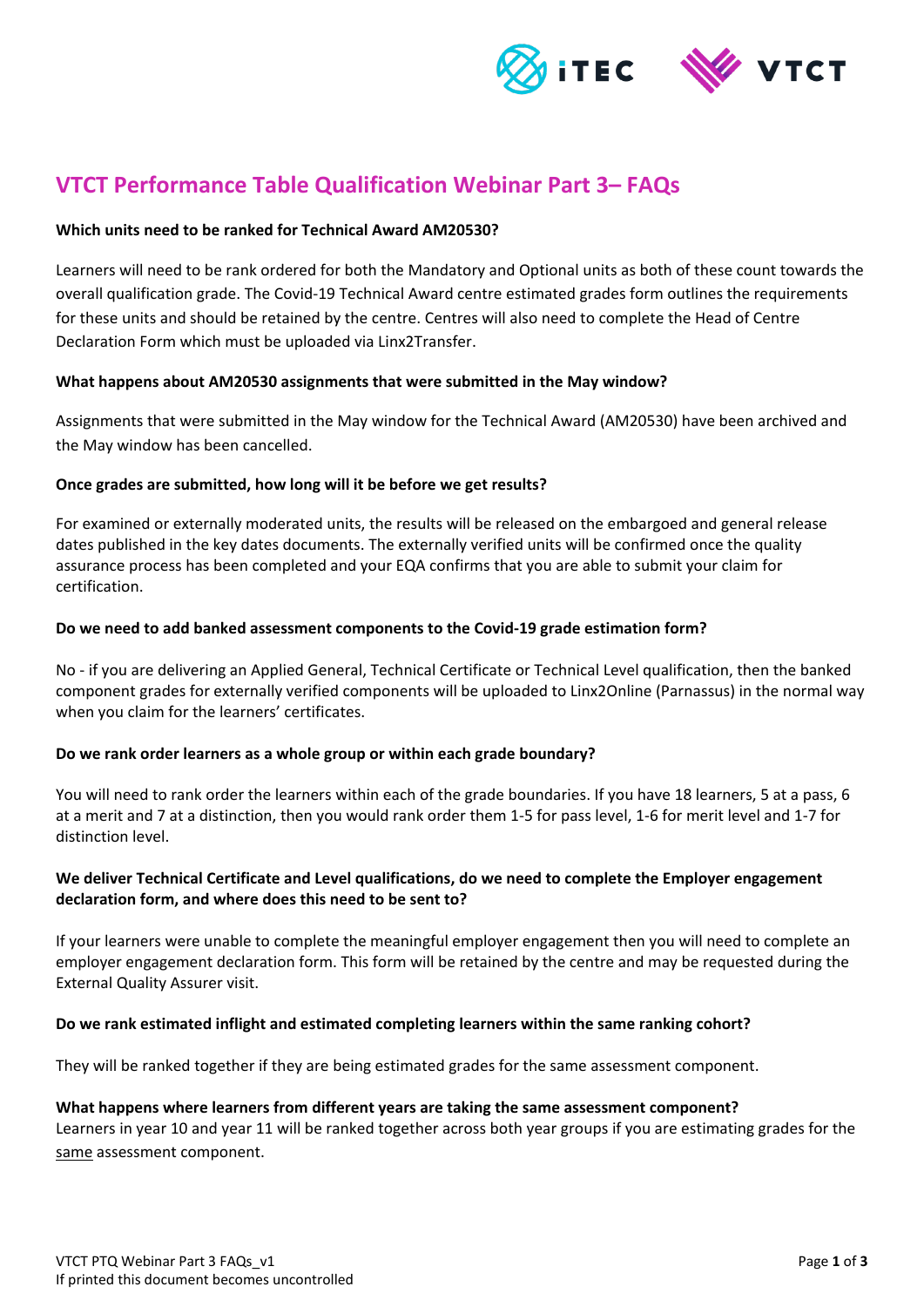

## **Do we need to enter grade estimations for external exams on the estimation form?**

All centre estimated grades will need to be recorded on the COVID-19 centre estimated grades form. The external examination estimated grades will then be uploaded to Linx2Achieve.

# **Do we need to make entries for the Technical qualifications for the July series even though they will not be sitting them?**

You will need to schedule the learners for the Covid-19 Summer 2020 window if you want to estimate grades for any of the assessment components. Without creating a schedule, you will not be able to upload the estimated grades to Linx2Achieve.

## **When do the forms detailing grade estimations and ranking have to be submitted?**

The deadline for uploading centre estimated grades is 15th June 2020 at 23:59.

## **Is the AM20530 classed as a technical award or certificate?**

AM20530 is the Technical Award qualification.

## **The paperwork for the rank order, where will I find it or can it just be a word document?**

The COVID-19 centre estimated grades form is where you will record the rank order for the learners alongside their estimated grade.

#### **Should CAGs for AM20530 be submitted via Linx2Achieve or Linx2Transfer?**

Centre estimated grades for the Technical Award (AM20530) should be uploaded to Linx2Achieve as they are all externally marked/moderated assessment components. You will need to create a schedule in the COVID-19 Summer 2020 window to enable you to upload the estimated grades.

# **Will we be required to schedule 'in flight' learners under the Covid-19 schedule (Year 10 AM20530) for example?**

You will need to create a schedule in the COVID-19 Summer 2020 window for any learners that you are estimating grades for, this will include 'in-flight' learners where applicable.

#### **What is the Covid19 window?**

The COVID-19 Summer 2020 window is for centres to schedule and upload estimated grades for the externally marked/moderated assessments.